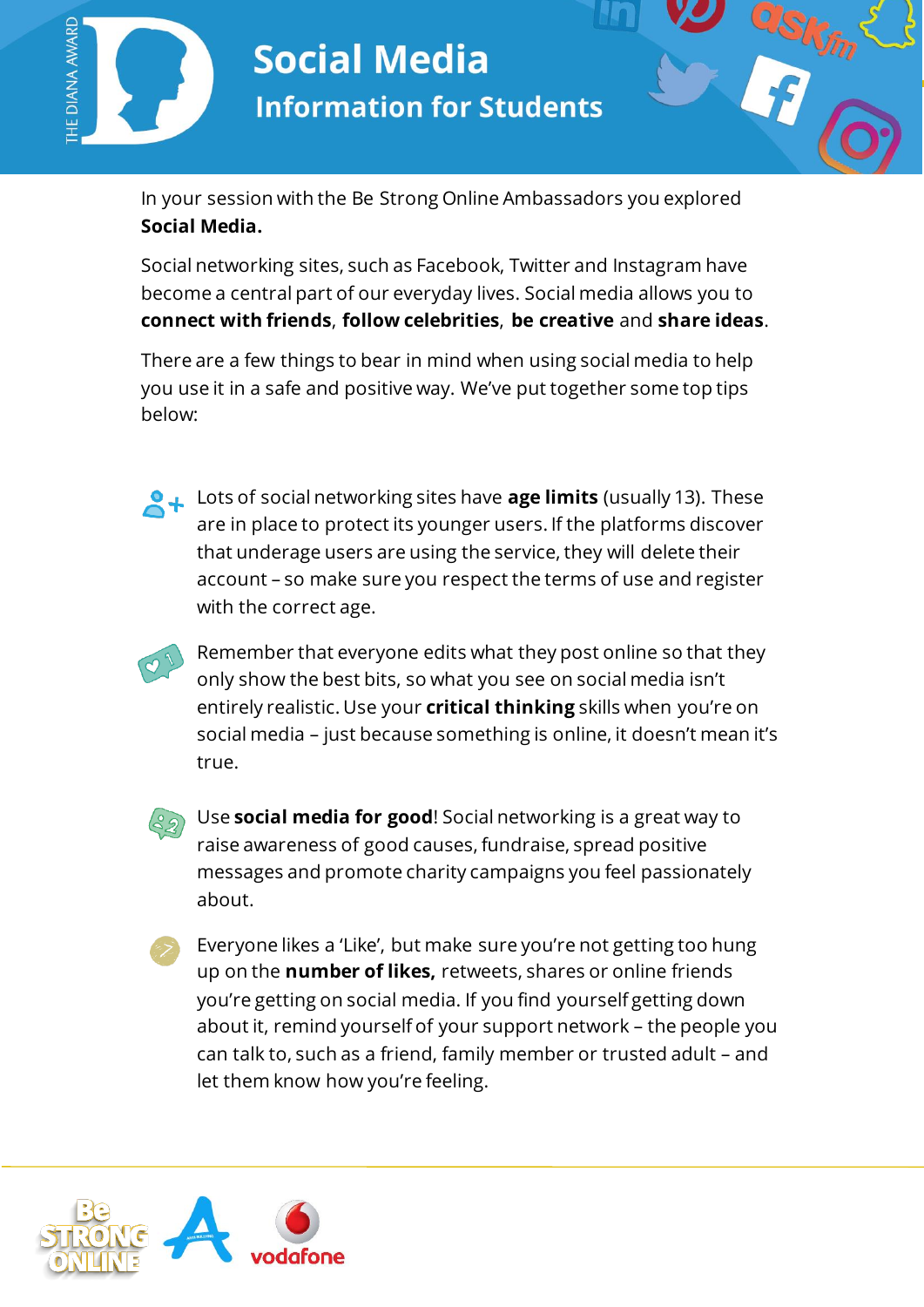Every time you do anything online, it leaves a digital trail or 'footprint'. This **digital footprint** creates a permanent record and is potentially visible to anyone, so think before you post on social media. Are you giving away information that could be used in a negative way? What impact might this have on others? What impression does this post give to others about you?

**Cyberbullying** involves bullying someone through a mobile phone, the internet or other online devices such as tablets. On social media it can take the form of leaving mean comments on someone's photos, setting up hate groups or uploading photos without the person's permission which makes them feel upset or humiliated. If you're worried about cyberbullying on social media, see our top tips on the next page or visit our support centre for more information.

## **More Info**

[www.antibullyingpro.com](http://www.antibullyingpro.com/)

[www.antibullyingpro.com/support-centre](http://www.antibullyingpro.com/support-centre)

[www.childnet.com](http://www.childnet.com/)

[www.thinkuknow.co.uk](http://www.thinkuknow.co.uk/)

[www.ceop.police.uk](http://www.ceop.police.uk/)

You can call ChildLine anytime on 0800 11 11- calls are free and confidential. Visit [www.childline.org.uk](http://www.childline.org.uk/) for more information.





 $\overline{a}$